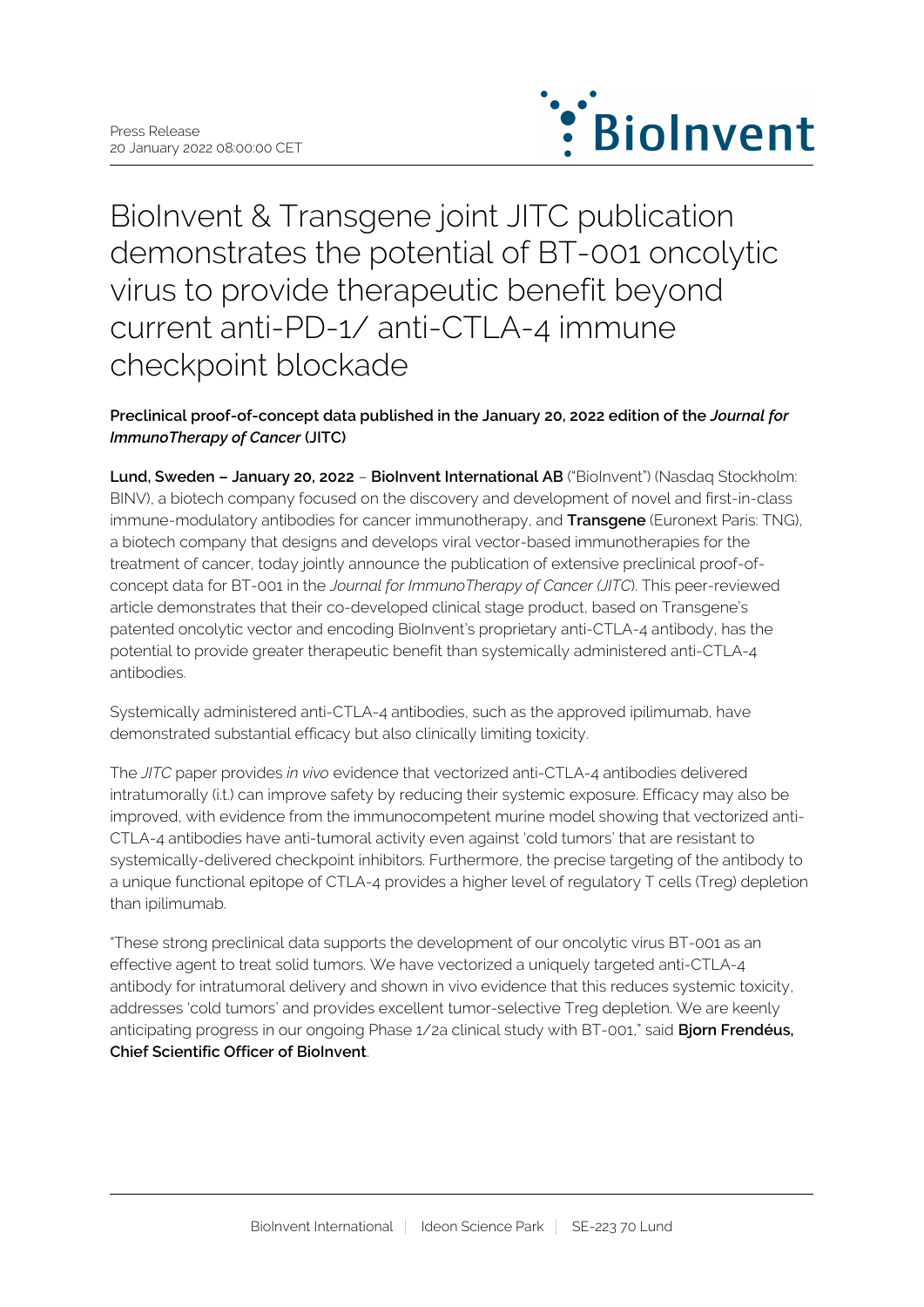

"These data demonstrate the relevance of the approach which is based on combining our respective technologies to fully exploit the synergy between oncolytic vector, targeted delivery of a potent payload targeting immunosuppressive cells, and recruitment of effector T cells. The antitumor properties showed in this *JITC* publication give us great confidence in the results we expect from the further clinical development of BT-001," added **Éric Quéméneur, Chief Scientific Officer of Transgene**.

The safety-relevant data, published in *JITC,* show that a murine vector version of BT-001 delivered sustained levels of CTLA-4-receptor-saturating antibodies within tumors but low, sub-saturating exposure in blood and non-tumor tissue. These antibody levels were associated with high depletion of Tregs in the tumor but the absence of systemic Treg depletion, notably in the spleen.

The study also provides several key insights into likely mechanisms underlying the efficacy of BT-001. Vectorized anti-CTLA-4:

- triggered both Fcy-receptor-dependent Treg depletion and antigen cross-presentation, mechanisms known to trigger and promote long-lasting, systemic, CD8+ T cell antitumor immunity.
- showed broad antitumor activity, including activity against murine 'cold tumor' models which are resistant to systemic checkpoint inhibitors.
- Showed additive or synergistic anti-tumor activity when combined with anti-PD-1.

The *JITC* paper is titled 'Vectorized Treg-depleting anti-CTLA-4 elicits antigen cross-presentation and CD8+ T cell immunity to reject "cold" tumors' and can be accessed [here.](https://dx.doi.org/10.1136/%20jitc-%202021-003488)

Recruitment in the ongoing Phase 1/2a clinical study of BT-001 ([NCT04725331](https://www.clinicaltrials.gov/ct2/show/NCT04725331)) in Europe is progressing steadily. The trial assesses BT-001 as a single agent and in combination with the PD-1 checkpoint inhibitor pembrolizumab against solid tumors. Initial Phase I data are expected in the first half of 2022.

# **About BT-001**

BT-001 is an oncolytic virus using Transgene's Invir.IO™ platform and its patented large-capacity VVcopTK-RR- oncolytic virus, which has been engineered to encode both a Treg-depleting human recombinant anti-CTLA-4 antibody generated by BioInvent's proprietary n-CoDeR®/F.I.R.S. T™ platforms, and the human GM-CSF cytokine. BT-001 is expected to elicit a much stronger and more effective antitumoral response by selectively targeting the tumor microenvironment. Consequently, by reducing systemic exposure, the safety and tolerability profile of the anti-CTLA-4 antibody is expected to be improved.

BT-001 is being co-developed as part of a 50/50 collaboration on oncolytic viruses between BioInvent and Transgene.

#### **About BioInvent**

BioInvent International AB (Nasdaq Stockholm: BINV) is a clinical-stage biotech company that discovers and develops novel and first-in-class immuno-modulatory antibodies for cancer therapy, with currently three drug candidates in four ongoing clinical programs in Phase 1/2 trials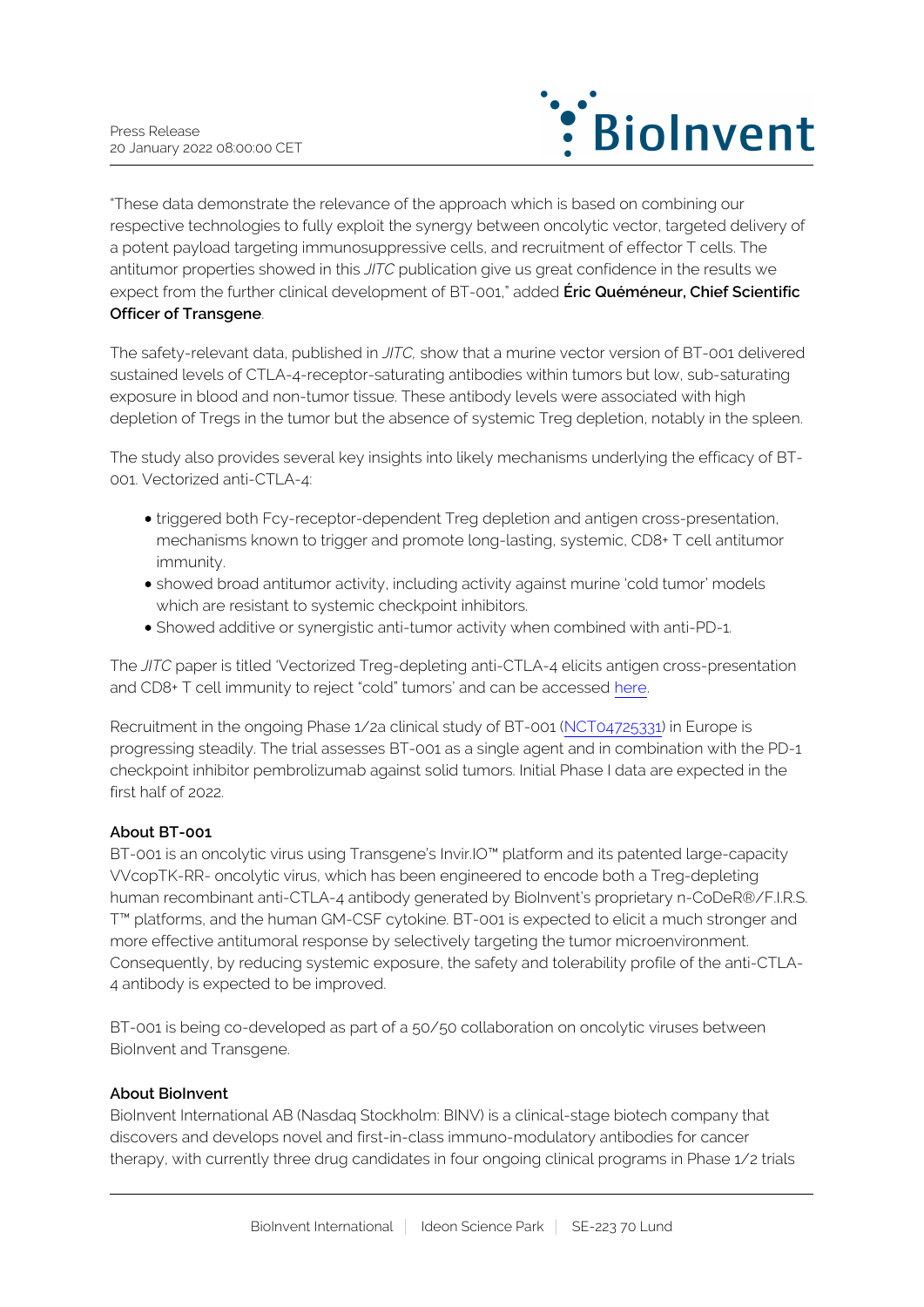

for the treatment of hematological cancer and solid tumors, respectively and a fifth program just initiating clinical development. The Company's validated, proprietary F.I.R.S.T™ technology platform simultaneously identifies both targets and the antibodies that bind to them, generating many promising new drug candidates to fuel the Company's own clinical development pipeline or for additional licensing and partnering.

The Company generates revenues from research collaborations and license agreements with multiple top-tier pharmaceutical companies, as well as from producing antibodies for third parties in the Company's fully integrated manufacturing unit. More information is available at [www.](http://www.bioinvent.com/) [bioinvent.com](http://www.bioinvent.com/). Follow on Twitter: @BioInvent.

## **About Transgene**

Transgene (Euronext Paris: TNG) is a publicly traded French biotechnology company focused on designing and developing targeted immunotherapies for the treatment of cancer. Transgene's programs utilize viral vector technology with the goal of indirectly or directly killing cancer cells.

The Company's clinical-stage programs consist of two therapeutic vaccines (TG4001 for the treatment of HPV-positive cancers, and TG4050, the first individualized therapeutic vaccine based on the myvac® platform) as well as two oncolytic viruses (TG6002 for the treatment of solid tumors, and BT-001, the first oncolytic virus based on the Invir.IO™ platform).

With Transgene's myvac® platform, therapeutic vaccination enters the field of precision medicine with a novel immunotherapy that is fully tailored to each individual. The myvac® approach allows the generation of a virus-based immunotherapy that encodes patient-specific mutations identified and selected by Artificial Intelligence capabilities provided by its partner NEC.

With its proprietary platform Invir.IO<sup>™</sup>, Transgene is building on its viral vector engineering expertise to design a new generation of multifunctional oncolytic viruses. Transgene has an ongoing Invir.IO™ collaboration with AstraZeneca.

Additional information about Transgene is available at: www.transgene.fr. Follow on Twitter: @TransgeneSA

# **For further information, please contact:**

**BioInvent:** Cecilia Hofvander Senior Director Investor Relations +46 (0)46 286 85 50 [cecilia.hofvander@bioinvent.com](mailto:cecilia.hofvander@bioinvent.com)

#### **BioInvent International AB (publ)**

Co. Reg. No. Org nr: 556537-7263 Visiting address: Ideongatan 1 Mailing address: 223 70 LUND Phone: +46 (0)46 286 85 50 [www.bioinvent.com](http://www.bioinvent.com/)